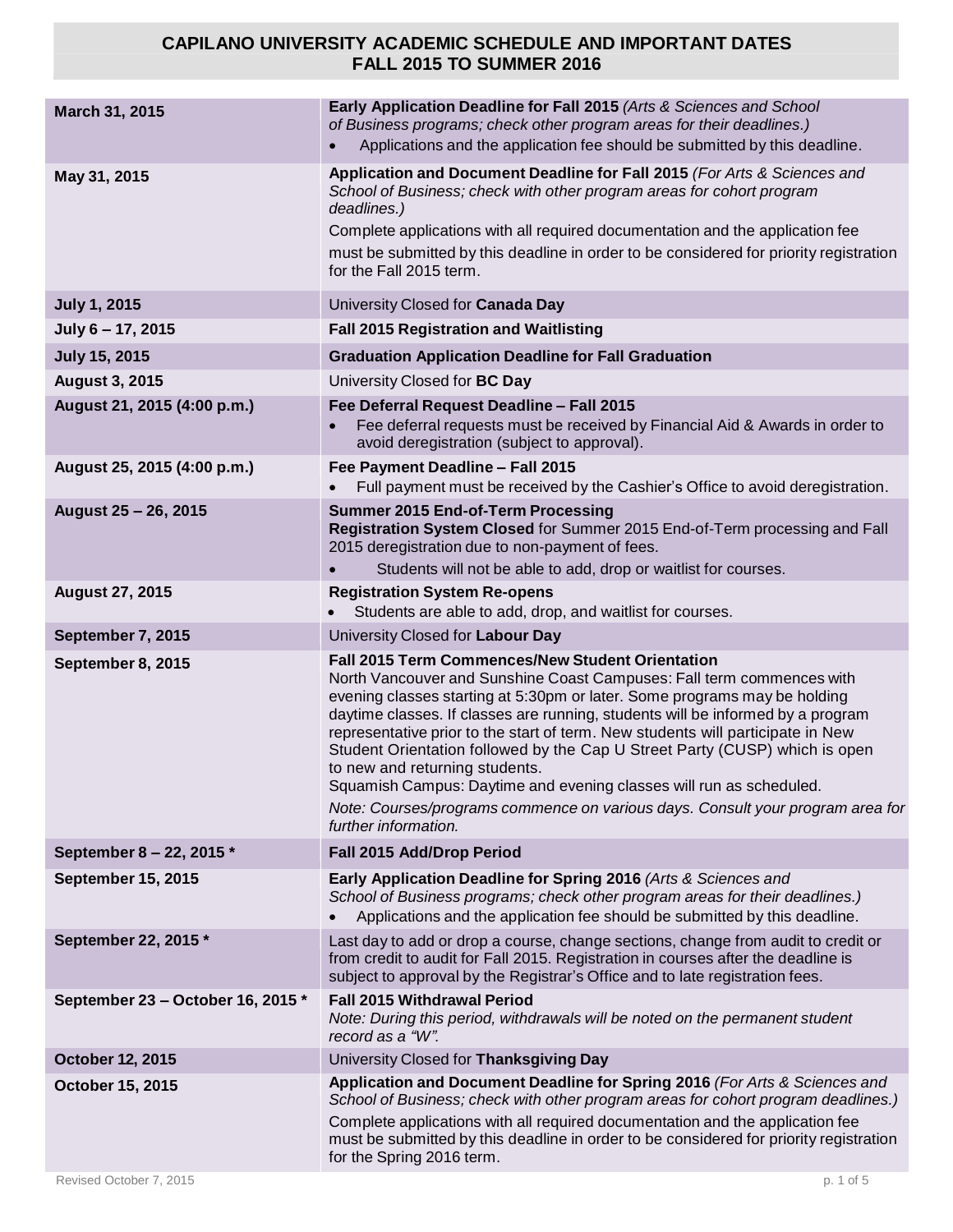| October 15, 2015 (10:15 a.m.)                 | <b>ShakeOut BC</b>                                                                                                                                                                                                                                                                                                                                                 |
|-----------------------------------------------|--------------------------------------------------------------------------------------------------------------------------------------------------------------------------------------------------------------------------------------------------------------------------------------------------------------------------------------------------------------------|
| October 16, 2015 *                            | Last day to withdraw from a course for Fall 2015                                                                                                                                                                                                                                                                                                                   |
| <b>November 11, 2015</b>                      | University Closed for Remembrance Day                                                                                                                                                                                                                                                                                                                              |
| <b>November 15, 2015</b>                      | <b>Graduation Application Deadline for Spring 2016 Graduation</b>                                                                                                                                                                                                                                                                                                  |
| November 18 - 26, 2015                        | <b>Spring 2016 Registration and Waitlisting</b>                                                                                                                                                                                                                                                                                                                    |
| December 4, 2015                              | Last Day of Classes for Fall 2015<br>Note: Some courses/programs continue until the last day of the examination<br>period. Consult your program area for further information.                                                                                                                                                                                      |
| December 7 - 16, 2015                         | Fall 2015 Exam Period (Includes Saturday, December 12, 2015)                                                                                                                                                                                                                                                                                                       |
| December 17, 2015 (4:00 p.m.)                 | Fee Deferral Request Deadline - Spring 2016                                                                                                                                                                                                                                                                                                                        |
|                                               | Fee deferral requests must be received by Financial Aid & Awards in order to avoid<br>deregistration (subject to approval).                                                                                                                                                                                                                                        |
| December 19, 2015 (4:00 p.m.)                 | Fall 2015 Final Grade Submission Deadline for Faculty                                                                                                                                                                                                                                                                                                              |
| December 21, 2015 (4:00 p.m.)                 | Fee Payment Deadline - Spring 2016<br>Full payment must be received by the Cashier's Office to avoid deregistration.                                                                                                                                                                                                                                               |
| December 21 - 22, 2015                        | Fall 2015 End-of-Term Processing<br>Registration System Closed for Fall 2015 End-of-Term Processing and Spring<br>2016 deregistration due to non-payment of fees. Students will not be able to add,<br>drop, or waitlist for courses.                                                                                                                              |
| <b>December 23, 2015</b>                      | <b>Registration System Re-opens</b>                                                                                                                                                                                                                                                                                                                                |
|                                               | Students are able to add, drop, and waitlist for courses.                                                                                                                                                                                                                                                                                                          |
|                                               | Note: In-person registration will be unavailable from December 24, 2015 to<br>January 1, 2016 due to University closure.                                                                                                                                                                                                                                           |
| December 24, 2015 -<br><b>January 1, 2016</b> | <b>University Closed to Public</b><br>University closed December 24, 25, 26, 31, January 1                                                                                                                                                                                                                                                                         |
| <b>January 4, 2016</b>                        | <b>Spring 2016 Term Commences</b><br>Note: Courses/programs commence on various days. Consult your program area for<br>further information.                                                                                                                                                                                                                        |
| January 4 - 15, 2016*                         | <b>Spring 2016 Add/Drop Period</b>                                                                                                                                                                                                                                                                                                                                 |
| January 15, 2016 *                            |                                                                                                                                                                                                                                                                                                                                                                    |
|                                               | Last day to add or drop a course, change sections, change from audit to credit or<br>from credit to audit for Spring 2016. Registration in courses after the deadline is<br>subject to approval by the Registrar's Office and to late registration fees.                                                                                                           |
| January 16 - February 19, 2016*               | <b>Spring 2016 Withdrawal Period</b><br>Note: During this period, withdrawals will be noted on the permanent student<br>record as a "W".                                                                                                                                                                                                                           |
| <b>January 31, 2016</b>                       | Early Application Deadline for Summer 2016 (Arts & Sciences and School of<br>Business programs; check other program areas for their deadlines.) Applications<br>and the application fee should be submitted by this deadline.                                                                                                                                      |
| <b>February 8, 2016</b>                       | University Closed for Family Day                                                                                                                                                                                                                                                                                                                                   |
| February 9 - 12, 2016                         | <b>Reading Break</b><br>Note: Please check the Capilano University Library website for hours of operation.                                                                                                                                                                                                                                                         |
| <b>February 15, 2016</b>                      | Application and Document Deadline for Summer 2016 (For Arts & Sciences and<br>School of Business; check other program areas for cohort program deadlines.)<br>Complete applications with all required documentation and the application fee<br>must be submitted by this deadline in order to be considered for priority registration<br>for the Summer 2016 term. |
| February 19, 2016*                            | Last day to withdraw from a course for Spring 2016                                                                                                                                                                                                                                                                                                                 |
| March 7 - 11, 2016                            | <b>Summer 2016 Registration and Waitlisting</b>                                                                                                                                                                                                                                                                                                                    |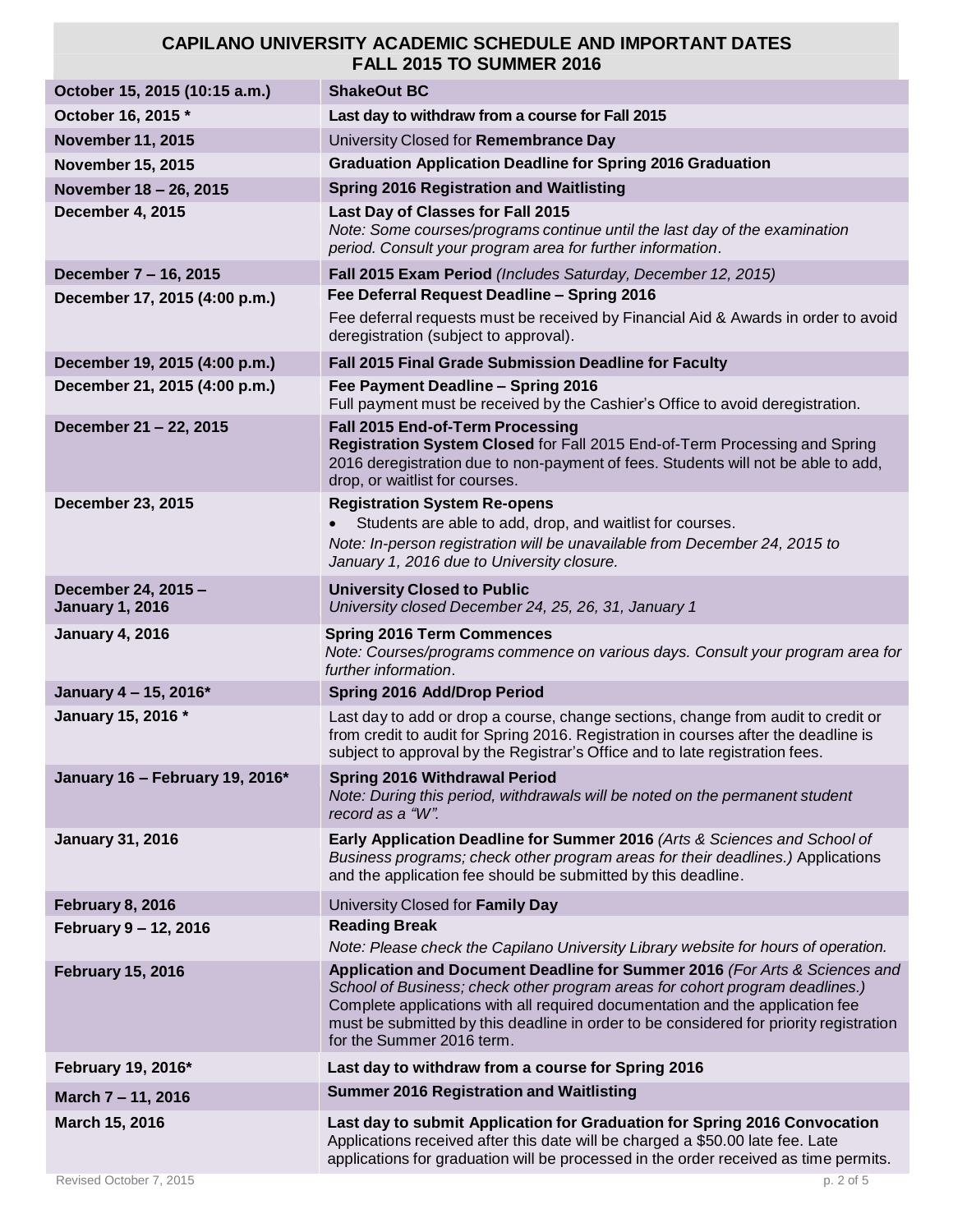| March 25 - 28, 2016        | <b>University Closed for Easter</b><br>Note: Please check the Capilano University Library website for hours of operation.                                                                                                                                                                                                                                           |
|----------------------------|---------------------------------------------------------------------------------------------------------------------------------------------------------------------------------------------------------------------------------------------------------------------------------------------------------------------------------------------------------------------|
| March 31, 2016             | Early Application Deadline for Fall 2016 (Refers to Arts & Sciences and School<br>of Business programs; check with other program areas for their deadlines.)<br>Applications and the application fee should be submitted by this deadline.                                                                                                                          |
| April 8, 2016              | Last Day of Classes for Spring 2016<br>Note: Some courses/programs continue until the last day of the examination<br>period. Consult your program area for further information.                                                                                                                                                                                     |
| April 11 - 21, 2016        | Spring 2016 Exam Period (includes Saturday, April 16, 2016.)                                                                                                                                                                                                                                                                                                        |
| April 21, 2016 (4:00 p.m.) | Fee Deferral Request Deadline - Summer 2016<br>Fee deferral requests must be received by Financial Aid & Awards in order to<br>avoid deregistration (subject to approval).                                                                                                                                                                                          |
| April 24, 2016 (4:00 p.m.) | <b>Spring 2016 Final Grade Submission Deadline for Faculty</b>                                                                                                                                                                                                                                                                                                      |
| April 25, 2016 (4:00 p.m.) | Fee Payment Deadline - Summer 2016<br>Full payment must be received by the Cashier's Office to avoid deregistration.                                                                                                                                                                                                                                                |
| April 25 - 26, 2016        | Spring 2016 Grades and End-of-Term Processing<br>Registration System Closed for Spring 2016 End-of-Term processing and<br>Summer 2016 deregistration due to non-payment of fees.<br>Students will not be able to add, drop or waitlist for courses.                                                                                                                 |
| April 27, 2016             | <b>Registration System Re-opens</b><br>Students are able to add, drop, and waitlist for courses.                                                                                                                                                                                                                                                                    |
| May 2, 2016                | Summer 2016 - Full Term Commences<br><b>Summer 2016 - Session I Classes Commence</b>                                                                                                                                                                                                                                                                                |
| May 2-6, 2016 *            | Summer 2016 - Session I Add/Drop Period                                                                                                                                                                                                                                                                                                                             |
| May 2 – 13, 2016 $*$       | Summer 2016 - Full Term Add/Drop Period                                                                                                                                                                                                                                                                                                                             |
| May 6, 2016 *              | Last day to add or drop a course, change sections, change from audit to credit or<br>from credit to audit for Summer 2016 - Session I. Registration in courses after the<br>deadline is subject to approval by the Registrar's Office and to late registration fees.                                                                                                |
| May 7 - 20, 2016 *         | Summer 2016 - Session I Withdrawal Period<br>Note: During this period, withdrawals will be noted on the permanent student<br>record as a "W".                                                                                                                                                                                                                       |
| May 13, 2016 *             | Last day to add or drop a course, change sections, change from audit to credit or<br>from credit to audit for Summer 2016 - Full Term. Registration in courses after the<br>deadline is subject to approval by the Registrar's Office and to late registration fees                                                                                                 |
| May 14 - June 10, 2016 *   | Summer 2016 - Full Term Withdrawal Period<br>Note: During this period, withdrawals will be noted on the permanent student<br>record as a "W".                                                                                                                                                                                                                       |
| May 20, 2016*              | Last day to withdraw from a course for Summer 2016 - Session I                                                                                                                                                                                                                                                                                                      |
| May 23, 2016 *             | University Closed for Victoria Day                                                                                                                                                                                                                                                                                                                                  |
| May 31, 2016               | Application and Document Deadline for Fall 2016 (For Arts & Sciences and<br>School of Business; check with other program areas for cohort program deadlines.)<br>Complete applications with all required documentation and the application fee must<br>be submitted by this deadline in order to be considered for priority registration for the<br>Fall 2016 term. |
| June 6-7, 2016             | <b>Spring 2016 Convocation</b>                                                                                                                                                                                                                                                                                                                                      |
| June 10, 2016 *            | Last day to withdraw from a course for Summer 2016 - Full Term                                                                                                                                                                                                                                                                                                      |
| June 17, 2016              | Last Day of Classes for Summer 2016 - Session I                                                                                                                                                                                                                                                                                                                     |
| June 20, 2016 (4:00 p.m.)  | Summer 2016 - Session I Final Grade Submission Deadline for Faculty                                                                                                                                                                                                                                                                                                 |